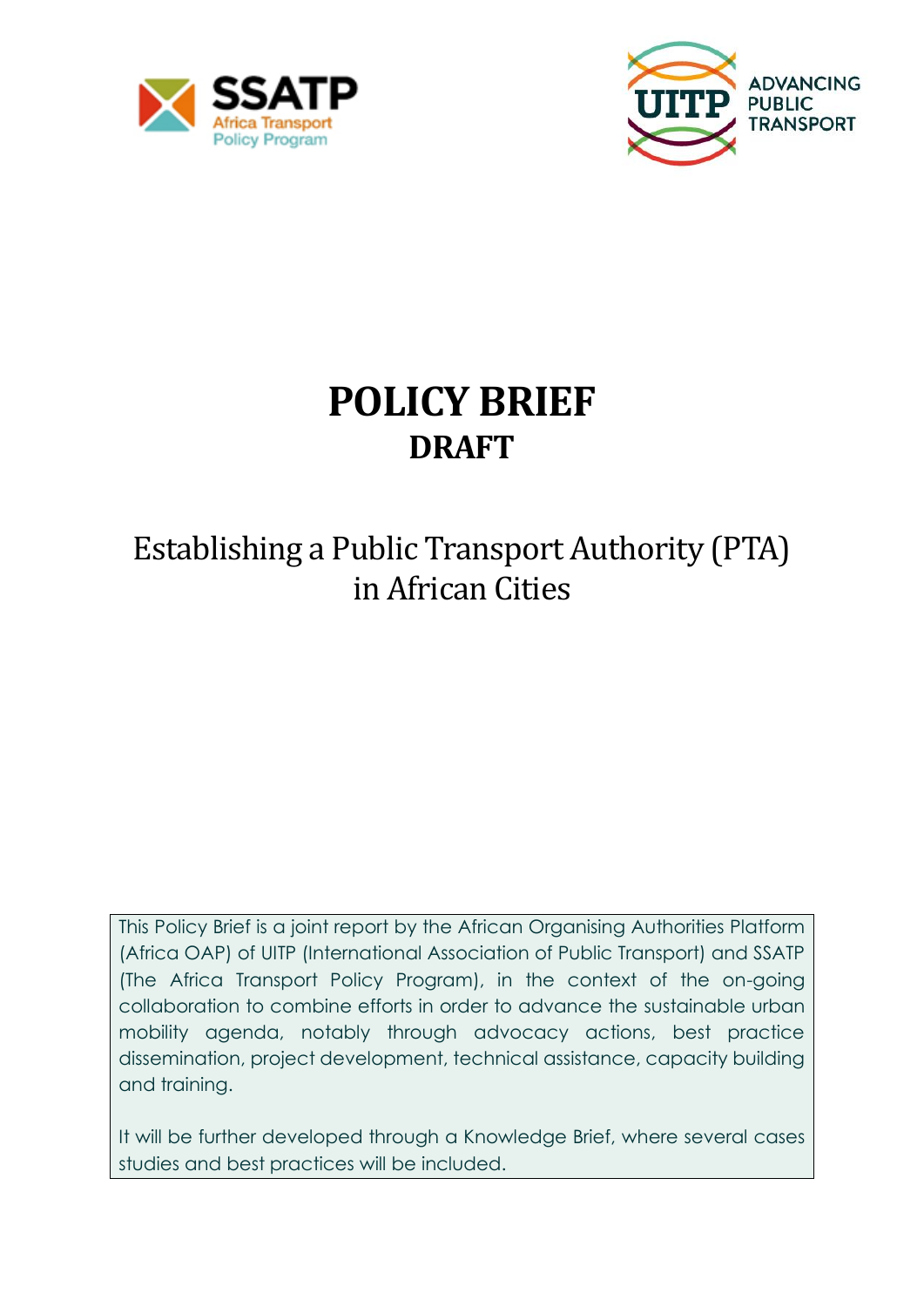## **Introduction**

Organizing Urban Mobility Systems is a complex issue as it depends on the context. In the last T*rends Report*, UITP looked at different cities all over the world to demonstrate the challenges to advice on a specific form of organization regardless of cities specific circumstances. While there is a global awareness of the need to improve the structures and the processes that underpin the delivery of mobility infrastructures and services, the diversity of solutions and arrangement prevails at the local level. Still, there is some promising practices. One of them is the establishment of a Public Transport Authority (PTA).

This paper argues for the establishment of Public Transport Authorities (PTAs) in Africa and forward some principles to do so based on the Organising Authorities Committee (OAC) of UITP and SSATP experience.

## **Organising Urban Mobility Systems: A "glocal" challenge**

Mobility related challenges are increasingly becoming "wicked" problems. A wicked problem is a societal issue that cannot be formulated in a definitive or universal manner because there is no statement that can contain all information regardless of the context. This refers to the fact that the problem translates differently from place to place. To provide an illustration of a wicked problem one can mention how transport interventions affect the health of citizen beside other social and economic concerns. The way people move generates feedback loops, setting the scene for road accidents, air quality related illness, obesity, cardio-vascular diseases and other Non-Communicable Diseases (NCD) such as diabetes. In Africa, health concerns manifest in terms of road safety and security. The incidence of injuries is increasing partly due to the rapid growth of motorised transport and could be mitigated with measures such as education campaigns, drivers training, road design and maintenance, vehicle safety checks, separation of pedestrian from vehicle traffic and speed limit as well as the enforcement of road traffic legislation and law. Looking back, it is now possible to affirm that such conditions are due to a decoupled decision-making process that systematically favoured road infrastructures, regardless of the possible systemic effect that transports interventions could have on the city and the urban environment. This put organizational issues to the fore and call for change, breaking away from organizational path-dependencies.

To put it differently, cities increasingly face global issues linked to transport and mobility but when it comes to the implementation and creating capacities to face them, solutions depends on the way transport are organised at the local level, hence a glocal character. Clearly, some cities tend to do better than others – those with a PTA. Still, PTAs all over the world vary in size and competencies, they evolve over time driven by complex political forces. There is no one fit all solutions, history and time matter**.** In Western economies, PTA emerged in the 80's as part of broader public sector reforms. One aim was to improve public intervention and get rid of public monopolies inertia as well as fostering efficiency gain by separating strategic, tactic and operational functions in the delivery of public transport services. In developing countries, Africa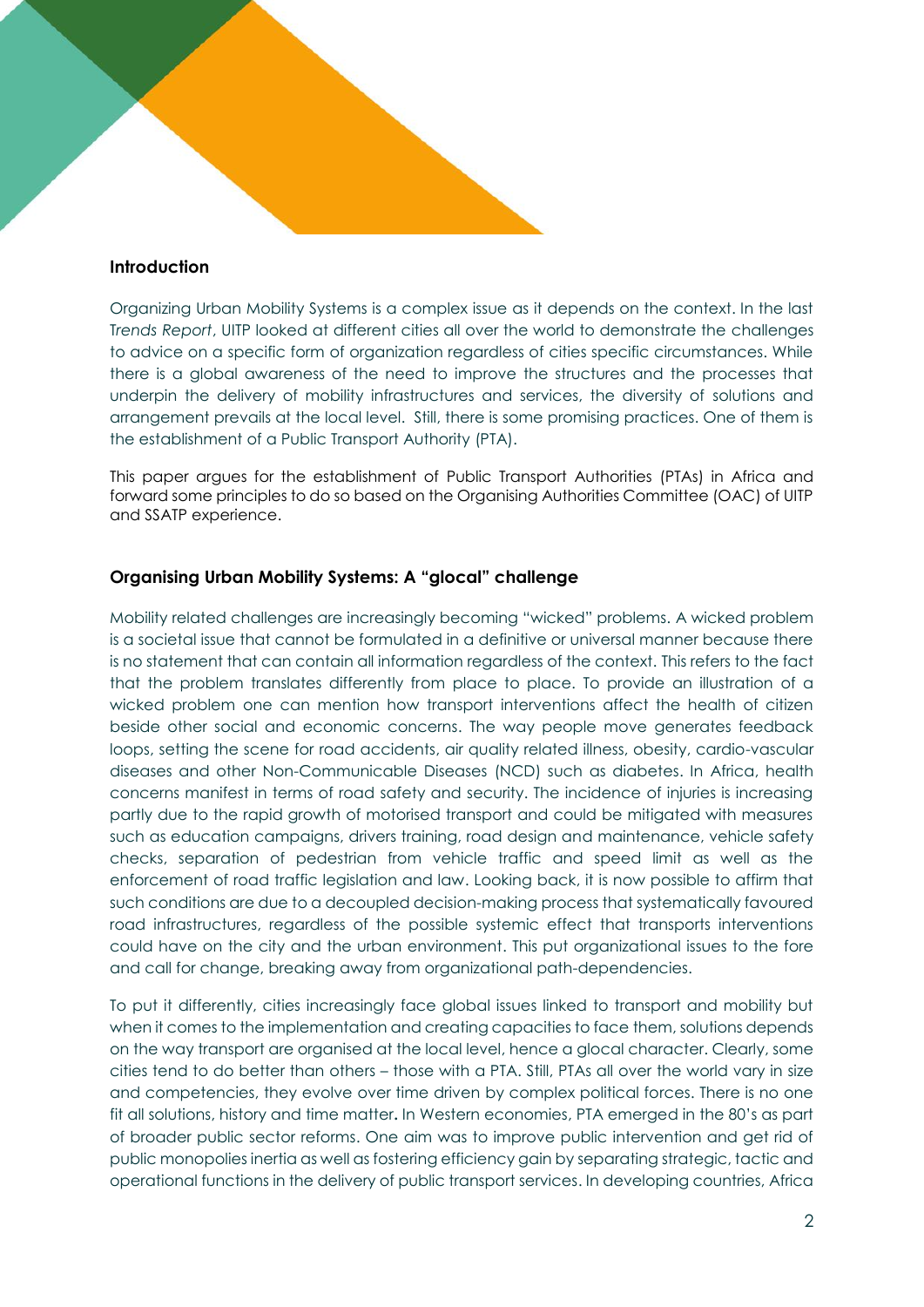in particular they are considered as a way to overcome the lack of institutional capacities and fragmentation, opening an avenue for creating a vision and strategy for transport in a context dominated by private/entrepreneurial initiatives (i.e: paratransit or informal transport). In a word, where there is a PTA, transport are considered as better organized and equipped to face the current challenges. This paper aims at delivering some principles and recommendation for Africa. It draws on UITP and SSATP experience to present what could be learned from local case studies, Cape Town and Dakar, among other. It is structured as follow a) it outlines the governance challenge in Africa, b) it proposes a departure point for the establishment of PTA c) it presents the role players, and d) finishes on 5 pre-requisites for a successful transport authority.

## **a. Governance Challenge in Africa**

African cities face uncontrolled urbanization and lack public investments. Creating capacities to manage mobility is therefore essential to their development. A PTA is all the more relevant that the mobility landscape is disrupted. Technologies such as digitalization and platforms combined with supportive social trends are likely to fundamentally change the way people move. While this constitutes an opportunity to lead African Urban Mobility Systems to a path that better serves political and social goals, it is not self-evident it requires governance and leadership. From this perspective, many cities in Africa now see the benefits of establishing a PTA to regulate and administer transport. It consists in integrating all transport functions in one institutional structure at a local/metropolitan sphere of government with the aim to deliver long-term goal of effective integrated, interoperable and intermodal transport systems. Still, African governments have been hesitant to place institutional power in a PTA due to fears that PTA's would use government revenue to create parallel structures for work that could otherwise be done in-house. Further, they have been concerned to create an entity where the functional accountability is at arm's length whereas the government is responsible for the financial sustainability. Further, many failed PTA's have not developed a strategic investment logic to their operations that it integral to that of their principle body, which has resulted in financial losses and inefficiencies. To overcome such political and institutional barrier it is critical to develop transport solutions that are based on the correct data driven premise, which considers the local context and is properly "costed". This notion of costed means that the solution is practical, has the financial and human resource means and optimizes revenue generation with the provision of services to the broadest population in need. Costed can also mean the best value added for all parties. From this perspective, the governance of transport must reach the following objectives:

- 1. Be fit for purpose and functional for the specific city at hand
- 2. Enable a service delivery that is performance oriented, facilitating targeted investment through projects and programs.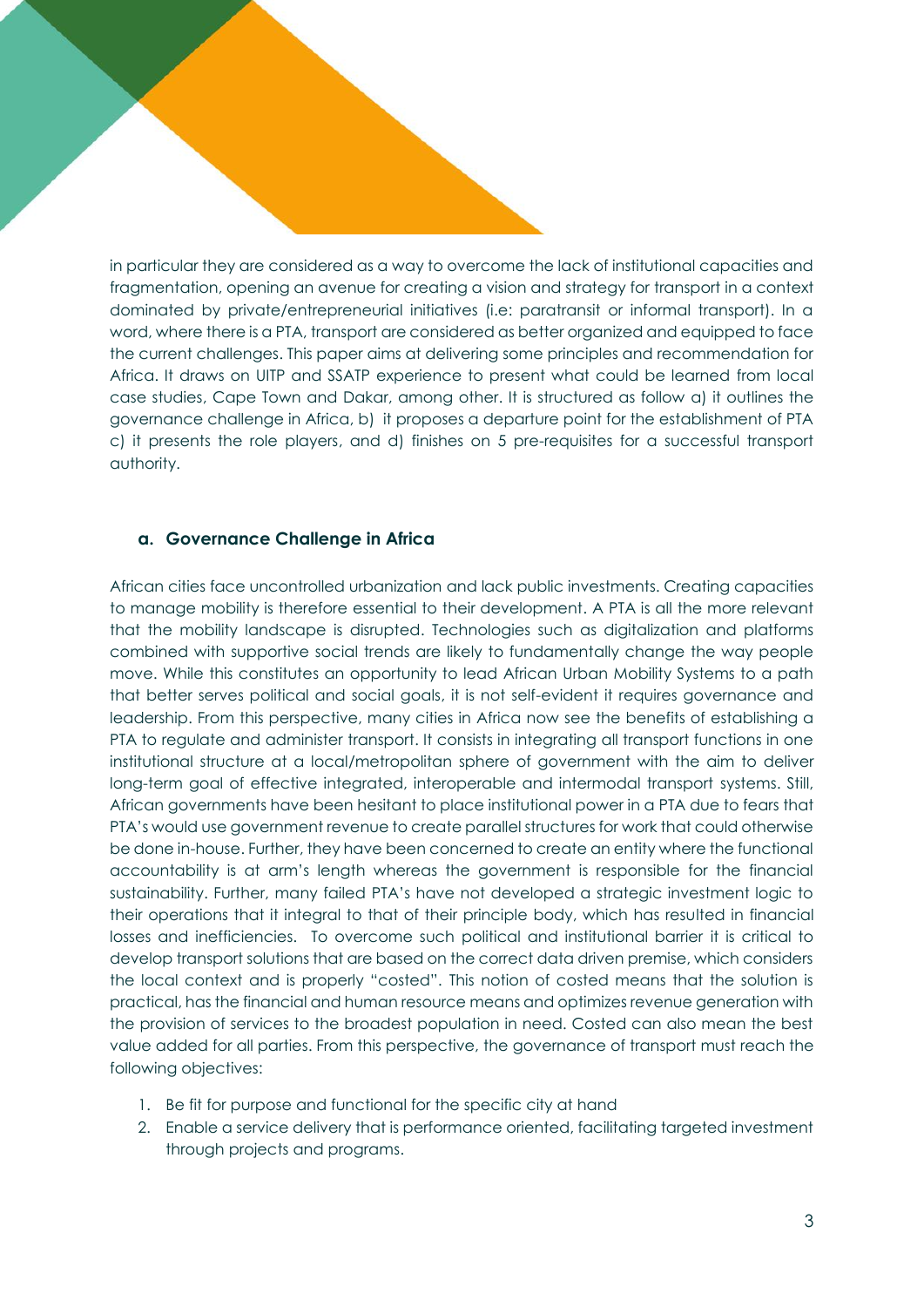- 3. Drive investment to achieve an efficient and effective urban environment that addresses the needs of the urban population as it relates to access
- 4. Establish a legal/legislative foundation that goes beyond the planning and political cycles and resultantly enable and secure investment in the short medium and long term.
- 5. Establish a PTA that has the legislative, functional and financial power as well as the political backing and ensure that there is strong partnership between the political decision makers and the administrative head as this is critical to the success of the PTA.

## **b. Establishing a PTA: A Departure Point**

In general, establishing a PTA departs from separating strategical and tactical functions from operational concerns. A common way to represent the competences of a PTA is a pyramid that hierarchizes the different functions which is well depicted in UITP early work:



Notwithstanding the positive attempt to picture the area of competencies of PTA, this figure comprises several assumptions. Among others it depicts an order where authority or power flow top-down along a clear chain of command, where goals are clear and responsibilities of the different actors are delineated. In reality the PTA is at the core of a web of actors and relationships. To understand there is a need to review the main role players of service delivery; namely the Central and Local Governments, the PTA, the Operators and the Users/Customers.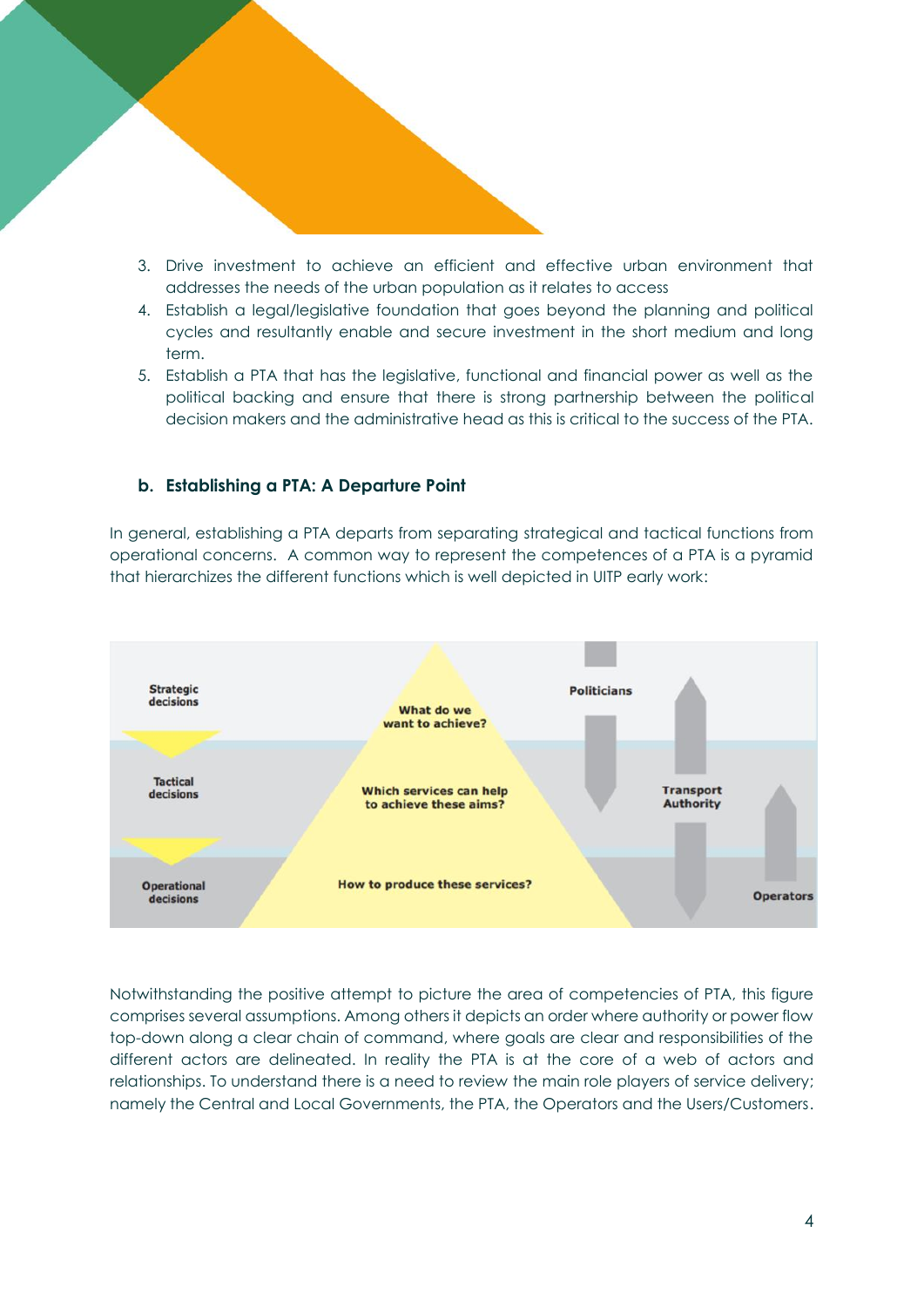## **c. Role Players in the governance of service delivery**

To achieve the objectives, as detailed above and to ensure that there is performanceoriented, investment-led service delivery, each of party must assume a specific role. This balance will ensure sustainability and the correct focus on the end-user. To this purpose the following points are essential:

- Government sets the overall targets and provides the overriding strategic direction.
- The legislative basis and the resultant structure of the Transport Authority must be approved by Government and the head of the PTA must be appointed by the Government.
- There needs to be a political champion that it parallel with the PTA's administrative head and they are collectively accountable.
- The performance of the TA needs to be regularly reported, both from a financial and service delivery perspective.
- The PTA must be acknowledged and communicated as the government's or city's transport authority and it should be an extension of the mother body.

Subsequently, the main players are:

**The Central Government**: in most countries the central government plays a prominent role in the organization of transport, particularly in capital cities, despite a decentralization trends. In this context, the role the State uses to be confined to the funding of infrastructures. In African countries it is still common that the State buys the rolling stock and fills the deficit of transport companies. It also regulates their overall activities according to specific laws.

**The local Governments:** usually a City/Metropolitan or Regional government, with its mandate to deliver services to citizens (the users). Accounting for various decentralization and devolution processes local governments become more and involved. The State can transfer some responsibilities and competencies to regions for example, hence the emergence of PTAs. The local government provides revenue for the establishment of the PTA and has a broad oversight role over the PTA, ensuring that it delivers on the long-term goal of effective, integrated public transport.

**The PTA:** set up by the local government to deliver on a long-term goal of effective integrated, interoperable and intermodal public transport. The PTA operates at 'arms-length' from the government, with the focus on protecting government in relation to regulatory issues and the multiplicity of external partners that the PTA must govern but is still accountable to the government. What is essential is the following:

• The PTA manages the integrated public transport network, including timetables, routes, regulates performance standards, and ensures that commuters are protected.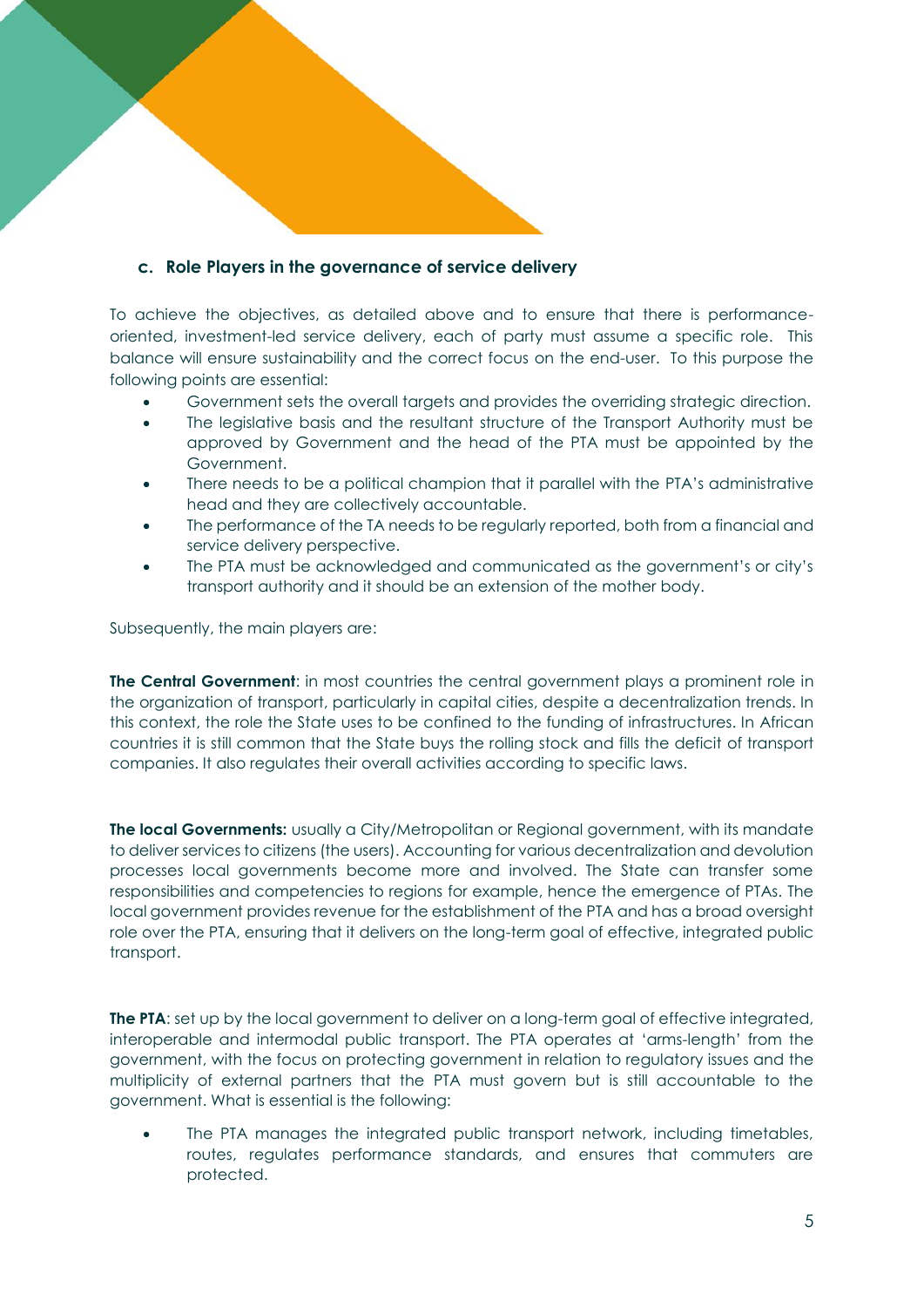- The PTA manages the various operators (bus, train, taxi etc.), negotiates operating contracts, and holds operators accountable to their contractual obligations. In this way, the TA shields the City government from financial and regulatory concerns, and acts as a 'political buffer' between the City government and the users.
- While the PTA receives its revenue from the government, it can generate additional revenue or investment through operating in a quasi-businesslike way by using an investment logic to ensure that public transport is more financially sustainable.
- Within the context of the government, the TA must set a long term, costed strategy of at least a 20-year time horizon that it reports on achieving on an annual basis to both the government and to customers alike.
- The PTA must establish a fund that has specific criteria of expenditure where all revenue is fed into and then distributed only in terms of pre-determined service delivery objectives.
- The PTA must be data-driven in all that it does which then makes it accountable and authentic.
- Communication is essential in terms of performance, innovation, strategy, regulations and compliance, etc.
- Innovation is critical without chasing just the technology but rather the value-added solutions.
- Empowerment, education, training and best practice is also critical.
- The TA along with government should set up a stakeholder body so as to engage on all critical aspects of service delivery.

In addition, the question is to know whether the competencies of the PTA should be limited to Public Transport and Transport or become Mobility and, ultimately, Land Development Agency. Indeed, PTAs competencies evolves over time. Montreal in Canada is a good example. Montreal PTA's undertook substantial reforms. Following UITP recommendations in terms of governance, ARTM decided to refocus its competences on the strategic and tactical level of decisions, leaving operational concerns to operators. Concurrently, it received new responsibilities related to planning and funding. The Metropolitan Plan of Development (PMAD) proposes the integration of urban and transport planning at the regional scale, the zoning of the territory must conform to the PMAD to make sure that 40% of household growth will occur in the proximity of access points of the main regional PT network. Going further, this new rationale comprises land value capture mechanisms – a development charge on new real estate that should support transport projects.

**Operators:** they are companies that operate a public transport service, whether it be a BRT/bus/taxi/train. The operator interacts directly with citizens through the provision of the service. The operator follows routes and timetables that have been set by PTA, and must meet contractual performance measures, with overall accountability to the PTA. What is essential is the following:

• The PTA sets the service delivery standard which will be published on the PTA's website to ensure accountability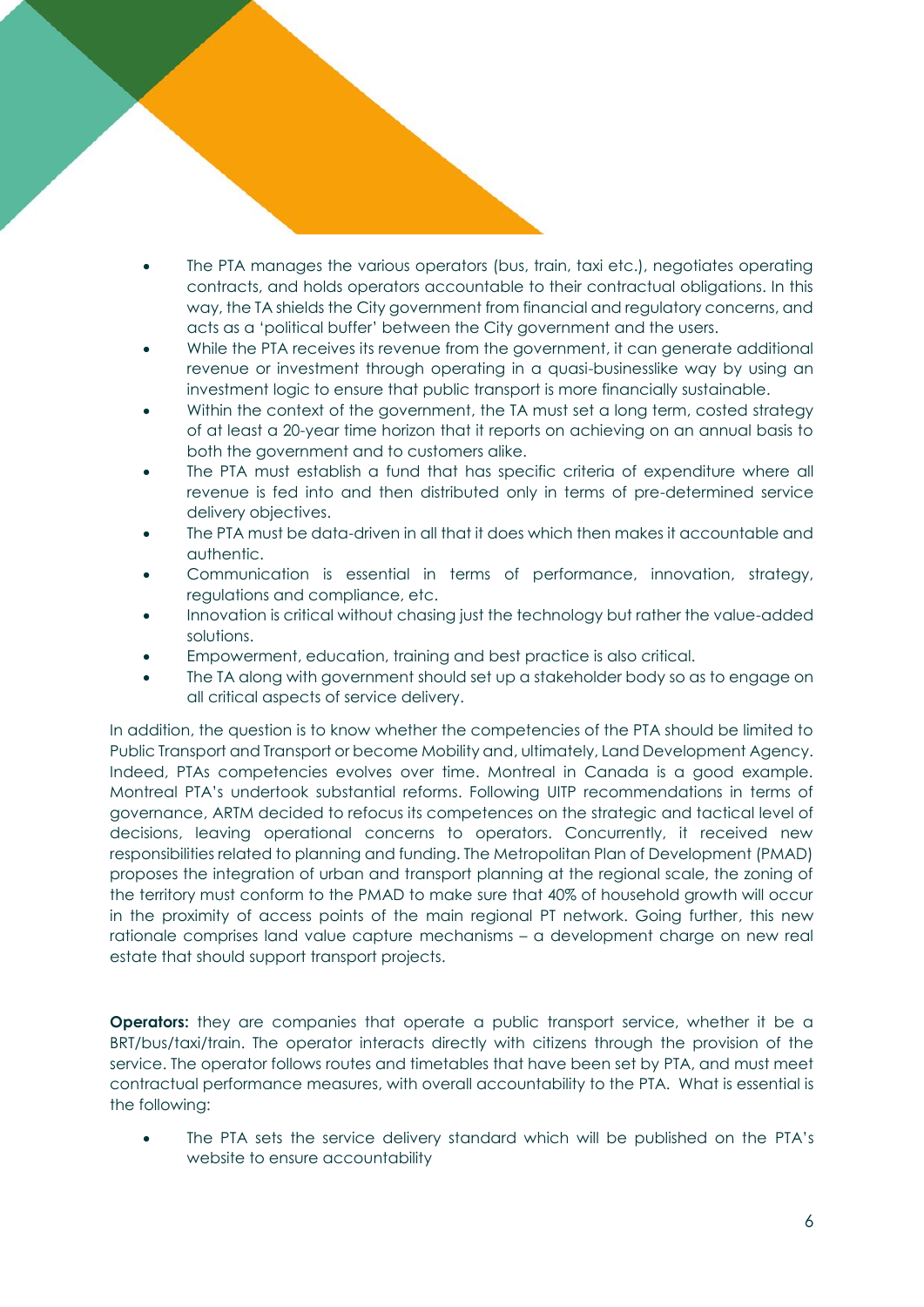- There must be a uniform branding strategy for all vehicles in an integrated public transport solution that is set by the PTA and the Operator must comply
- Driver training and opportunities for employees are the responsibility of the Operator
- The bonus/malus system is set and managed by the TA

The PTA can choose to operate the service in-house or outsource it via a contract. Around 25 years ago, (public) service contracts between PTA and public transport operators started to emerge. In the course of the years different contract types have been developed and applied. Contracts became also more advanced and comprehensive but as a result certainly also more complex. As over a period of time contracts for franchises or concessions have been retendered once or twice we can now recognize an ongoing development.

**Users/customers:** One of the most important aspects of a sustainable and functional integrated public transport system is the respect and acknowledgement of its users' needs, preferences and travelling habits. Very often Governments and PTAs alike forget about why they are in existence because they are too busy dealing with other issues. What is essential is the following:

- The user is the most important role-player in this process and therefore it is critical that their needs and priority access costs are determined.
- If there are interventions that will reduce costs, increase revenues and improve efficiencies, try to involve users in testing these innovations.
- Social media is becoming an important tool to "hear" from our customers and commuters.

At this point we can refocus on the conditions for a successful PTA, consisting of 5 pre-requisites based on our experience.

## **d. Five pre-requisites for a successful PTA**

The power to act, more specifically the legislative authority, effective financing and ability to set operating standards; longevity, in the form of long-term planning which can overcome 'political short-termism' inherent in city political terms of office; a strong partnership between a political champion and a strategic administrator to drive the integrated transport agenda in a city; an investment logic to the transport authority, that looks at transport holistically through including other aspects that impact on the financial sustainability of the public transport system, such as the location of housing; and finally, data-driven planning which enables evidence-based decision-making that underlines the investment logic, and enables the effective monitoring of the performance of transport operators.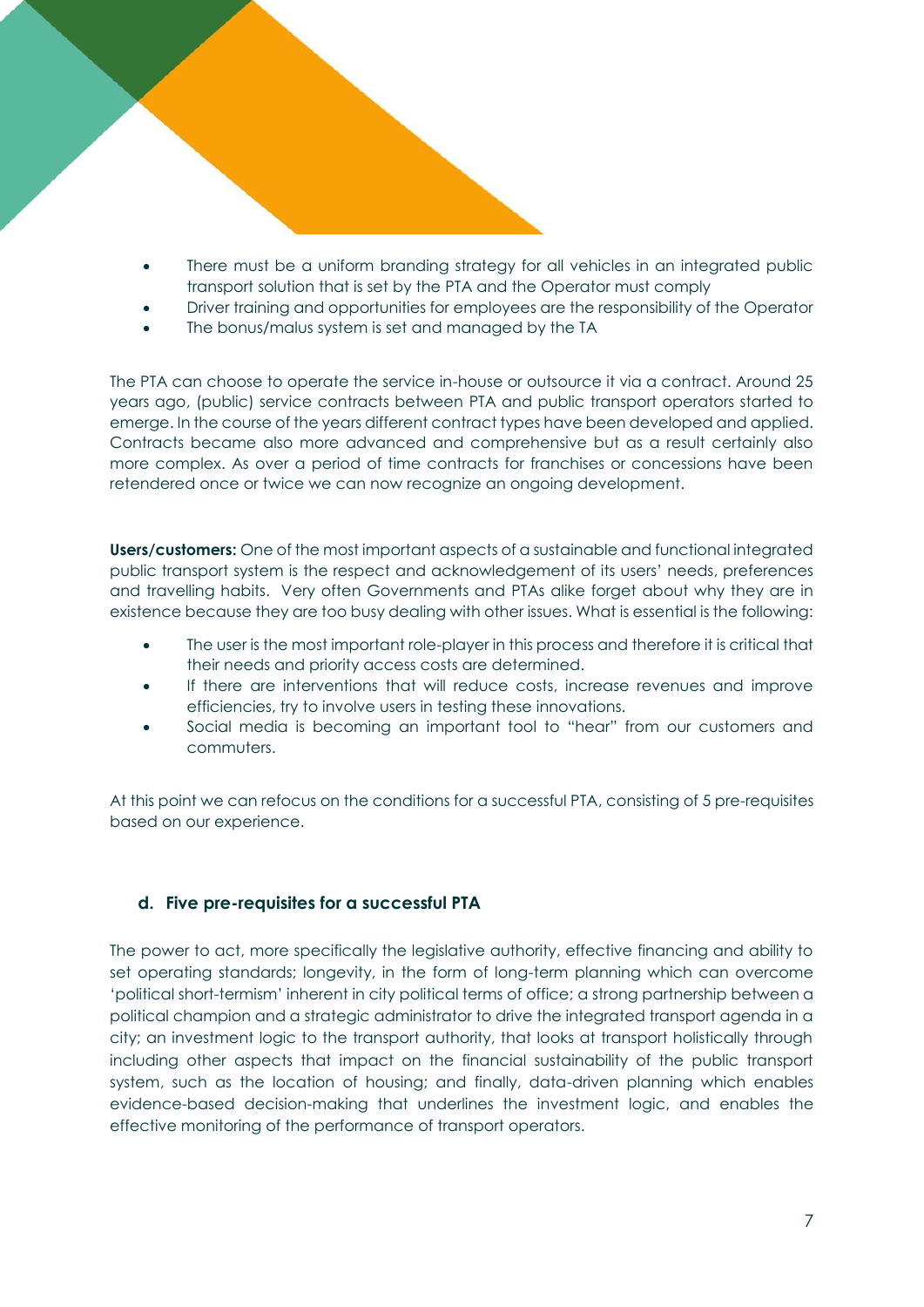#### **1. POWER TO ACT**

TA's must establish and hold power to drive the transport agenda and related investment. TA's have often failed when they have been reduced to a planning authority, without having the necessary legislative power to effectively operate as an TA, and particularly without the ability to introduce an investment logic to the financial management of the TA. For example, in the context of the City of Cape Town's Transport and Urban Development Authority (TDA), this concern necessitated the development of a by-law that established the TDA, and ensured that the TDA had the legislative authority to act. This by-law also enshrined the investment management capabilities of TDA, as well as the ability to set operating standards, and long-term planning.

## **2. LONGEVITY**

The provision of integrated transport is inherently a long-term objective and can only be delivered by a structure that is similarly capable of enduring: a transport authority. As the delivery of integrated transport is a large, complex and multi-faceted task, it can only be achieved in incremental steps. Cities that started integrated transport some 25 years ago are still implementing it today. As such, a TA helps to bypass 'political short-termism' inherent in political terms of office, through institutionalizing long-term planning and operational models, with an investment logic to underpin the work of the TA. This longevity is enshrined in the legislative 'power to act', which enables stability over time in meeting the long-term objectives of integrated public transport.

## **3. STRONG PARTNERSHIP**

The establishment and operations of a TA requires a strong partnership between a political champion and a dedicated technocrat. The support of a political champion who buys into the vision of the TA is key to managing political dynamics inherent in city government fears around the creation of TA (see UITP&UCLG Mobility Champions initiative).

Virtually all successful transport authorities have a combination of a political champion and a strategic administrator who work in partnership to drive forward the transport agenda. The strategic administrator needs to be innovative, and able to drive change in a complex environment, while ensuring that an investment logic underpins the operations of the TA.